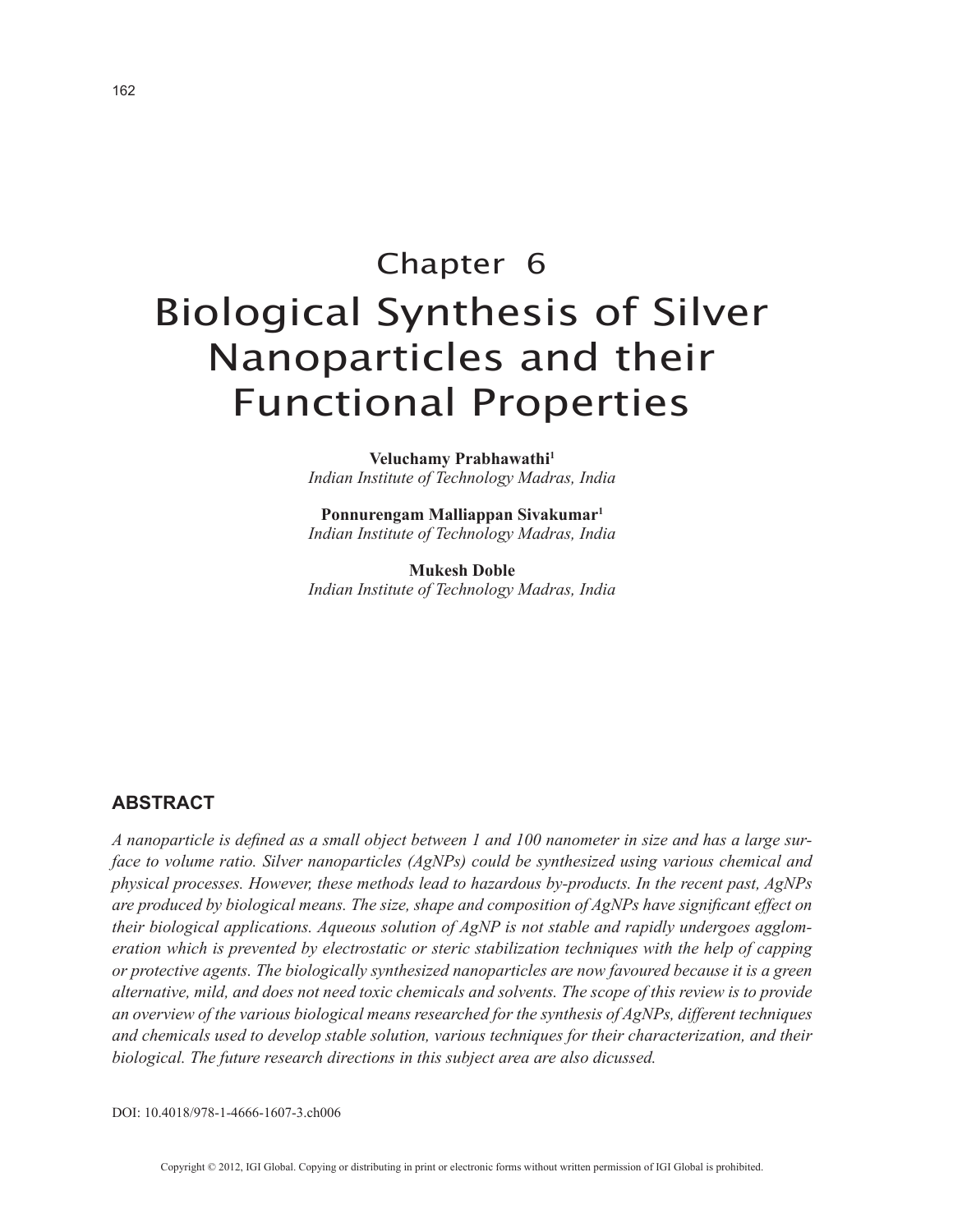## **1. INTRODUCTION**

Nanoparticles are popular because of their small size and enormous applications. Unlike bulk materials, they have characteristic physical, chemical, electrical, mechanical, electronic, magnetic, thermal, dielectric, optical and biological properties (Daniel & Astruc, 2004; Schmid, 1992). Their distinct properties including optoelectronic, physicochemical and electronic properties are determined by their size, shape and crystallinity. The synthesis of nanoparticle of varying size is a challenge. Although various physical and chemical means are extensively researched, the use of toxic chemicals leads to enormous pollution load. This drawback is overcome when biological means of synthesis is opted. More-over, the increasing need to develop high-yield and low-cost synthesis procedure adds significance to the biological approach. But the draw backs in biological means of synthesis include it is a time consuming process and, lack of control over size distribution, shape and crystallinity. These drawbacks could be overcome by optimizing the culture conditions including, pH, temperature, time, concentration of metal ions and the amount of biological material (Knoll & Keilmann, 1999). The design of a synthesis method in which the size, morphology, stability and properties are controlled has become a major field of interest (Wiley et al., 2007). These approaches have paved the way for large scale preparation for commercial use.

Various bacteria, fungi and plants are used for nanoparticle synthesis. Biosynthesis of nanoparticles is carried out by several microorganisms. They grab the target ions from the solution and then accumulate the reduced metal in their reduced form through enzymes generated in situ. The synthesis might either be intracellular or extracellular depending upon the location where the nanoparticles are formed. The former method involves transporting ions into the microbial cell to form the nanoparticles in the presence of enzymes. The latter synthesis consists of trapping the metal ions on their surfaces and reducing the ions in the presence of enzymes. Different techniques are used for the analysis of the silver nanoparticles during their various stages of synthesis as well as after synthesis.

The extremely small sizes of nanoparticles lead to their large surface area allowing them to easily interact with microorganisms thereby increasing their antimicrobial efficiency. Silver nanoparticles are known to act on various types of microorganism including bacteria, fungi, virus and drug resistant pathogens. In addition they can be used in various applications including wound healing treatments, in retinal therapies and as anti-cancer agent.

This chapter provides a brief overview on the biological means of synthesis of nanoparticles, functionalization and stabilization of nanoparticles, various techniques involved in the analysis of nanoparticles and their biological applications.

## **2. BACKGROUND**

The size-controlled synthesis of nanoparticle remains a challenge in material science (Reddy et al., 2009). The size and shape are critical factors that decide the biological activity and specificity. Several factors contribute to the controlled synthesis of AgNPs like, the concentration of  $\mathrm{AgNO}_3$  used; the media components, pH and temperature. (Gurunathan et al., 2009; Huang et al., 2007). Although this is an important aspect, there is very little literature available on the controlled synthesis of AgNPs. This chapter will focus on the various means in which controlled synthesis could be made possible. Since nanoparticles have high surface energy, they are less stable leading to agglomeration. The use of stabilizer will result in stable nanoparticles. This chapter will also focus on the different means in which stable nanoparticles could be produced. The use of biosurfactants is one possible green alternate for the synthesis and stabilization of nanoparticles (Kiran et al., 2010).